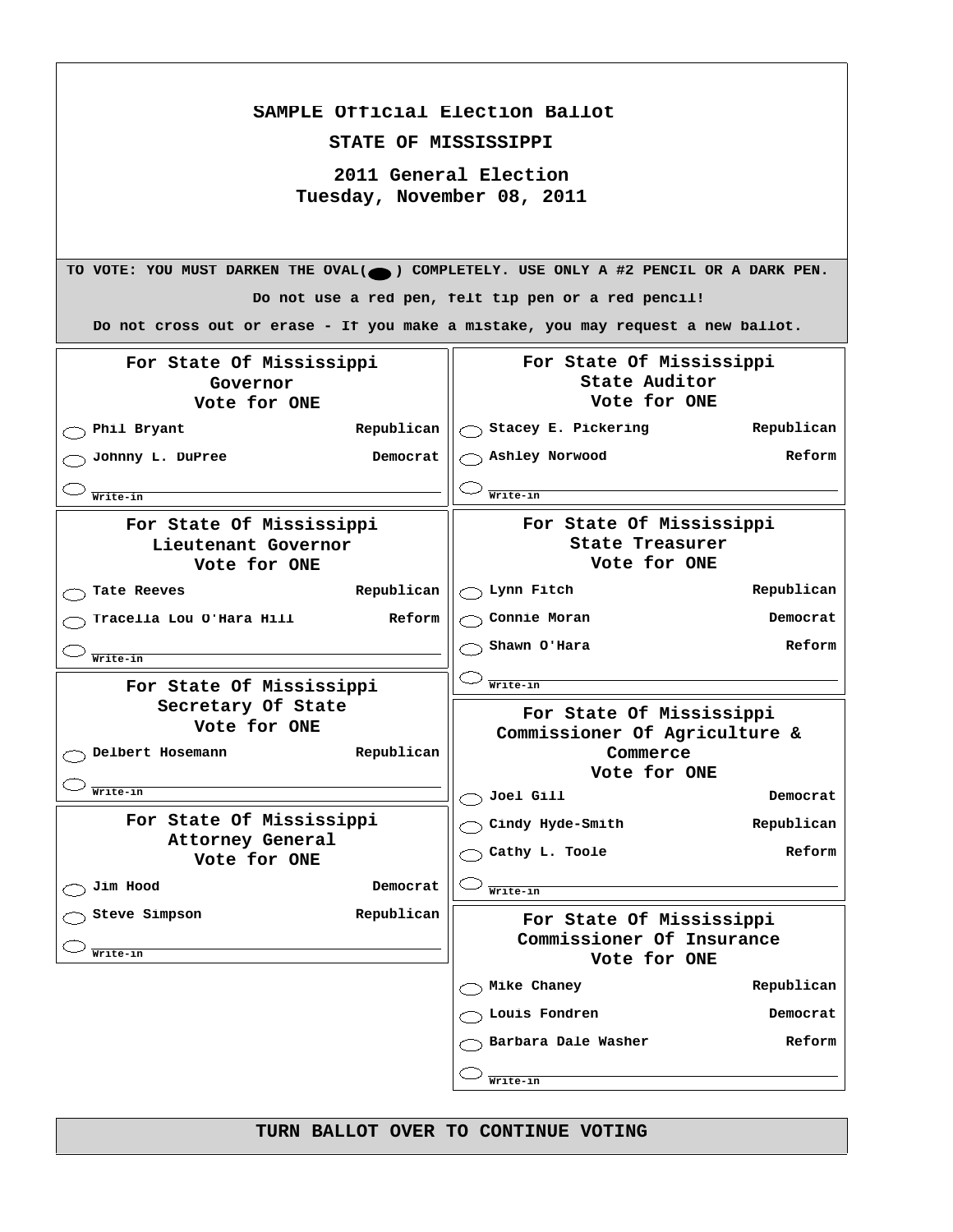| For Public Service Commissioner<br>Central District<br>Vote for ONE  |            |                  | For District Attorney 01<br>District 01<br>Vote for ONE |            |
|----------------------------------------------------------------------|------------|------------------|---------------------------------------------------------|------------|
| Addie Green                                                          | Democrat   | Trent Kelly      |                                                         | Republican |
| Lynn Posey                                                           | Republican | John R. Young    |                                                         | Democrat   |
| Write-in                                                             |            | Write-in         |                                                         |            |
| For Public Service Commissioner<br>Southern District<br>Vote for ONE |            |                  | For District Attorney 02<br>District 02<br>Vote for ONE |            |
| Leonard Bentz                                                        | Republican | Joel Smith       |                                                         | Republican |
| Mike Collier                                                         | Democrat   | Write-in         |                                                         |            |
| Write-in                                                             |            |                  | For District Attorney 03                                |            |
| For Public Service Commissioner                                      |            |                  | District 03                                             |            |
| Northern District                                                    |            |                  | Vote for ONE                                            |            |
| Vote for ONE                                                         |            | Ben Creekmore    |                                                         | Democrat   |
| Boyce Adams                                                          | Republican | Write-in         |                                                         |            |
| Brandon Presley                                                      | Democrat   |                  | For District Attorney 04                                |            |
| Write-in                                                             |            |                  | District 04                                             |            |
|                                                                      |            |                  | Vote for ONE                                            |            |
| For Transportation Commissioner<br>Central District                  |            |                  | W. Dewayne Richardson                                   | Democrat   |
| Vote for ONE                                                         |            |                  |                                                         |            |
| Marshand Crisler                                                     | Democrat   | Write-in         |                                                         |            |
| Dick Hall                                                            | Republican |                  | For District Attorney 05<br>District 05                 |            |
|                                                                      |            |                  | Vote for ONE                                            |            |
| Write-in                                                             |            | Doug Evans       |                                                         | Democrat   |
| For Transportation Commissioner                                      |            |                  |                                                         |            |
| Southern District                                                    |            | Write-in         |                                                         |            |
| Vote for ONE                                                         |            |                  | For District Attorney 06                                |            |
| Larry L. Albritton                                                   | Democrat   |                  | District 06                                             |            |
| Tom King                                                             | Republican |                  | Vote for ONE                                            |            |
|                                                                      |            | Ronnie L. Harper |                                                         | Democrat   |
| Write-in                                                             |            |                  |                                                         |            |
| For Transportation Commissioner                                      |            | Write-in         |                                                         |            |
| Northern District<br>Vote for ONE                                    |            |                  | For District Attorney 07                                |            |
|                                                                      |            |                  | District 07<br>Vote for ONE                             |            |
| Ray Minor                                                            | Democrat   |                  | Robert Shuler Smith                                     | Democrat   |
| Mike Tagert                                                          | Republican |                  |                                                         |            |
| Write-in                                                             |            | Write-in         |                                                         |            |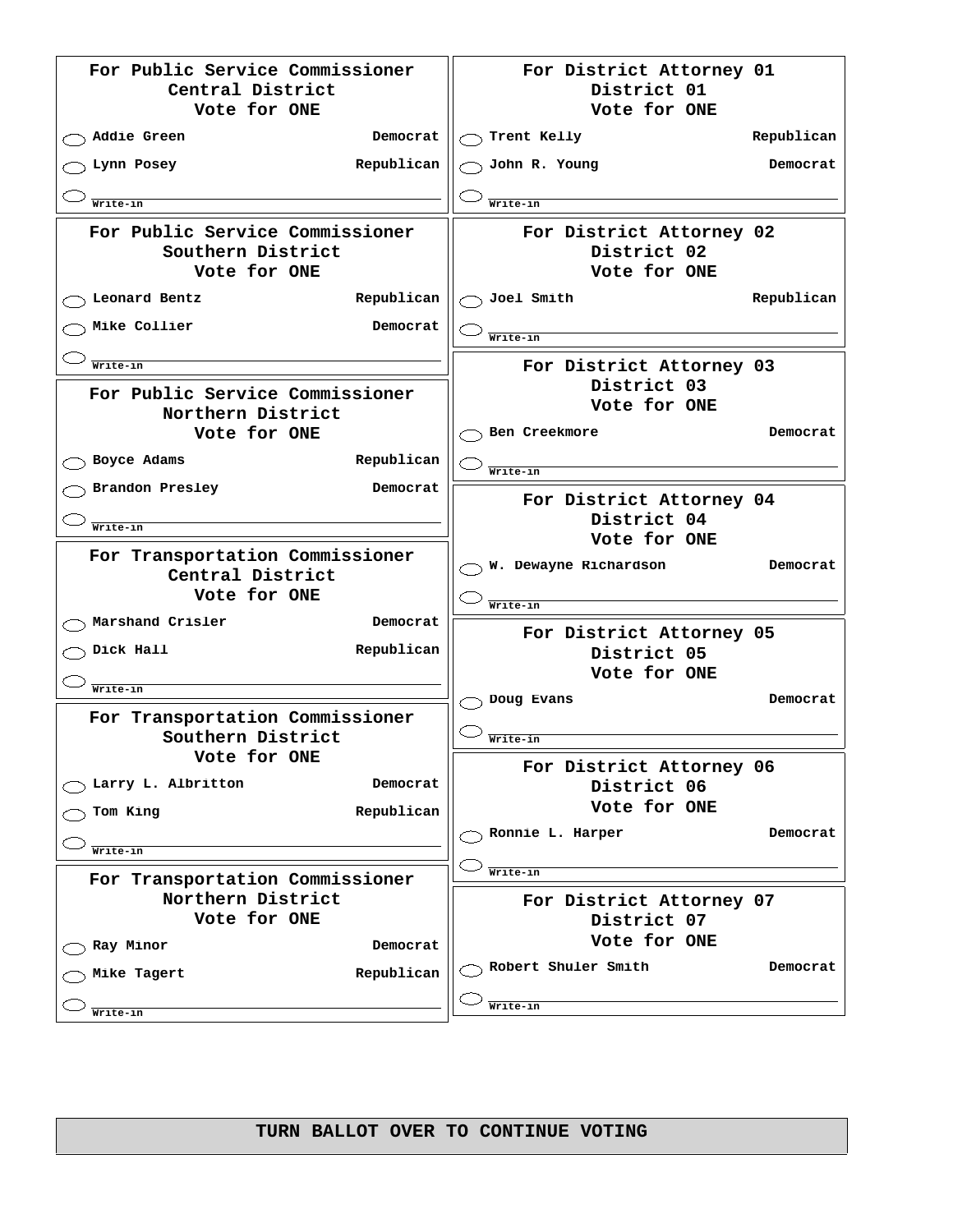| For District Attorney 08<br>District 08<br>Vote for ONE                                                 |            | For District Attorney 15<br>District 15<br>Vote for ONE                                          |                        |
|---------------------------------------------------------------------------------------------------------|------------|--------------------------------------------------------------------------------------------------|------------------------|
| Mark Duncan<br>Write-in                                                                                 | Democrat   | Hal Kittrell<br>Write-in                                                                         | Republican             |
| For District Attorney 09<br>District 09<br>Vote for ONE<br>Richard 'Ricky' Smith, Jr.<br>Write-in       | Democrat   | For District Attorney 16<br>District 16<br>Vote for ONE<br>Forrest Allgood<br>Steven C. Wallace  | Democrat<br>Republican |
| For District Attorney 10<br>District 10<br>Vote for ONE<br>Ellis J.'Bilbo' Mitchell,<br>III<br>Write-in | Democrat   | Write-in<br>For District Attorney 17<br>District 17<br>Vote for ONE<br>John William Champion     | Democrat               |
| For District Attorney 11<br>District 11<br>Vote for ONE<br>Brenda F. Mitchell                           | Democrat   | Write-in<br>For District Attorney 18<br>District 18<br>Vote for ONE<br>Anthony J. 'Tony' Buckley | Republican             |
| Write-in<br>For District Attorney 12<br>District 12<br>Vote for ONE<br>Patricia W. Burchell             | Republican | Write-in<br>For District Attorney 19<br>District 19<br>Vote for ONE<br>Anthony 'Tony' Lawrence   | Republican             |
| Writelin<br>For District Attorney 13<br>District 13<br>Vote for ONE                                     |            | Write-in<br>For District Attorney 20<br>District 20                                              |                        |
| Daniel C. Jones<br>Write-in<br>For District Attorney 14                                                 | Republican | Vote for ONE<br>Michael Guest<br>Write-in                                                        | Republican             |
| District 14<br>Vote for ONE<br>Dewitt T. 'Dee' Bates, Jr.                                               | Democrat   | For District Attorney 21<br>District 21<br>Vote for ONE<br>Akillie Malone Oliver                 | Democrat               |
| Write-in                                                                                                |            | Marc L. Boutwell<br>Write-in                                                                     | Independent            |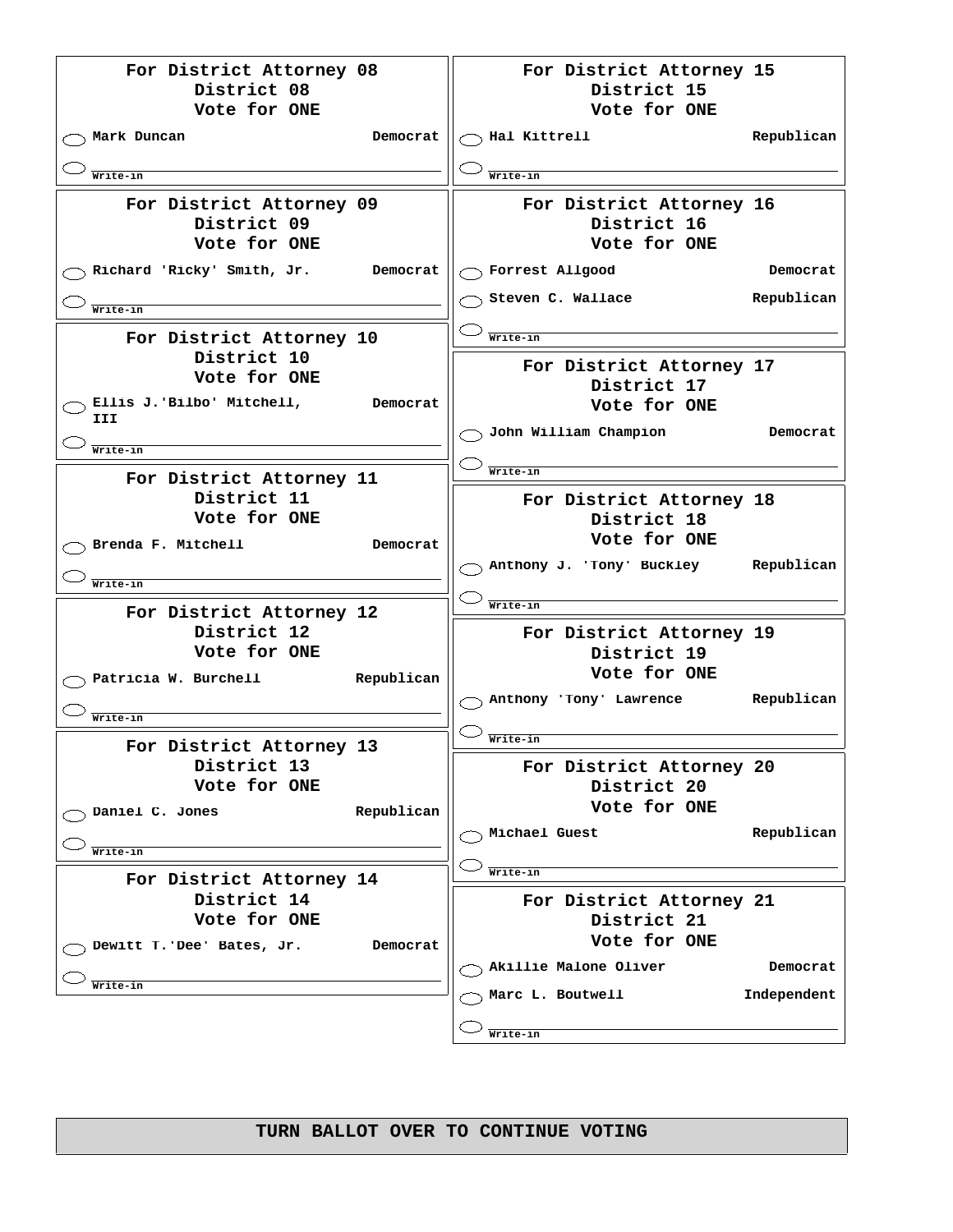| For District Attorney 22<br>District 22<br>Vote for ONE   | For State Senate 06<br>District 06<br>Vote for ONE |
|-----------------------------------------------------------|----------------------------------------------------|
| Alexander C. Martin<br>Democrat                           | ) Nancy Adams Collins<br>Republican                |
| Write-in                                                  | Stacy Dale Scott<br>Democrat                       |
| For State Senate 01                                       | Write-in                                           |
| District 01<br>Vote for ONE<br>Republican<br>Chris Massey | For State Senate 07<br>District 07<br>Vote for ONE |
| Write-in                                                  | Hob Bryan<br>Democrat                              |
| For State Senate 02                                       | Write-in                                           |
| District 02<br>Vote for ONE<br>Republican<br>Michael Cobb | For State Senate 08<br>District 08<br>Vote for ONE |
| Bill Stone<br>Democrat                                    | Republican<br>Patsy Gregory                        |
|                                                           | Russell R. Jolly<br>Democrat                       |
| Write-in                                                  | Write-in                                           |
| For State Senate 03<br>District 03<br>Vote for ONE        | For State Senate 09<br>District 09                 |
| Nickey Browning<br>Democrat                               | Vote for ONE                                       |
| Betsey Hamilton<br>Republican                             | Gray Tollison<br>Democrat                          |
| Write-in                                                  | Write-in                                           |
| For State Senate 04<br>District 04<br>Vote for ONE        | For State Senate 10<br>District 10<br>Vote for ONE |
| Republican<br>Rita Potts Parks                            | Republican<br>$\bigcirc$ Vann J. Branch            |
| Eric Powell<br>Democrat                                   | Steve Hale<br>Democrat                             |
| Write-in                                                  | Write-in                                           |
| For State Senate 05<br>District 05<br>Vote for ONE        | For State Senate 11<br>District 11<br>Vote for ONE |
| Jerry Don Keith<br>Republican                             | Robert L. Jackson<br>Democrat                      |
| J. P. Wilemon, Jr.<br>Democrat                            | Write-in                                           |
| Write-in                                                  | For State Senate 12<br>District 12<br>Vote for ONE |
|                                                           | Derrick T. Simmons<br>Democrat<br>Write-in         |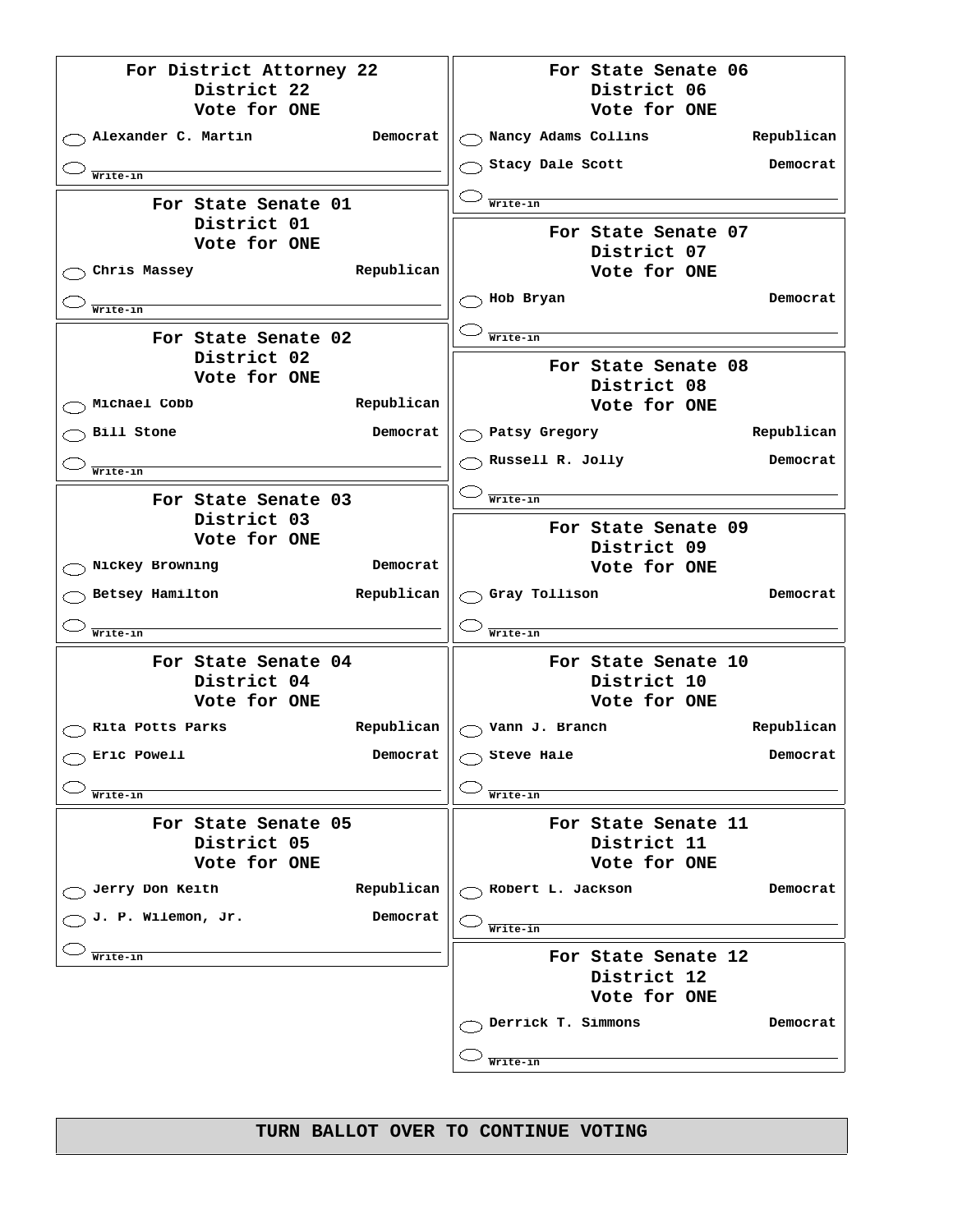| For State Senate 13<br>District 13 | For State Senate 20<br>District 20           |
|------------------------------------|----------------------------------------------|
| Vote for ONE                       | Vote for ONE                                 |
| Willie L. Simmons<br>Democrat      | Josh Harkins<br>Republican                   |
| Clayton Barksdale<br>Independent   | Write-in                                     |
| Write-in                           | For State Senate 21                          |
| For State Senate 14                | District 21                                  |
| District 14                        | Vote for ONE                                 |
| Vote for ONE                       | $\backslash$ Kenneth Wayne Jones<br>Democrat |
| Lydia Graves Chassaniol Republican | ) Loren Ross<br>Republican                   |
| Carlos E. Moore<br>Democrat        | Write-in                                     |
| Write-in                           | For State Senate 22                          |
| For State Senate 15                | District 22                                  |
| District 15                        | Vote for ONE                                 |
| Vote for ONE                       | Eugene S. 'Buck' Clarke Republican           |
| Republican<br>Gary Jackson         | George 'Boo' Hollowell,<br>Democrat          |
| Write-in                           | Write-in                                     |
| For State Senate 16                | For State Senate 23                          |
| District 16                        | District 23                                  |
| Vote for ONE                       | Vote for ONE                                 |
|                                    |                                              |
| Bennie L. Turner<br>Democrat       | $\searrow$ Briggs Hopson<br>Republican       |
| Write-in                           | Write-in                                     |
| For State Senate 17                | For State Senate 24                          |
| District 17                        | District 24                                  |
| Vote for ONE                       | Vote for ONE                                 |
| Republican<br>Terry W. Brown       | $\bigcirc$ David Jordan<br>Democrat          |
| Write-in                           | Rogrick Wardell<br>Independent               |
| For State Senate 18                | Write-in                                     |
| District 18                        |                                              |
| Vote for ONE                       | For State Senate 25<br>District 25           |
| Steven Kilgore<br>Democrat         | Vote for ONE                                 |
| Republican<br>Giles K. Ward        | Will Longwitz<br>Republican                  |
| Write-in                           | Cecilia Sampayo<br>Democrat                  |
| For State Senate 19                | Write-in                                     |
| District 19                        | For State Senate 26                          |
| Vote for ONE                       | District 26                                  |
| Republican<br>Merle Flowers        | Vote for ONE                                 |
|                                    | John Horhn<br>Democrat                       |
| Write-in                           | Write-in                                     |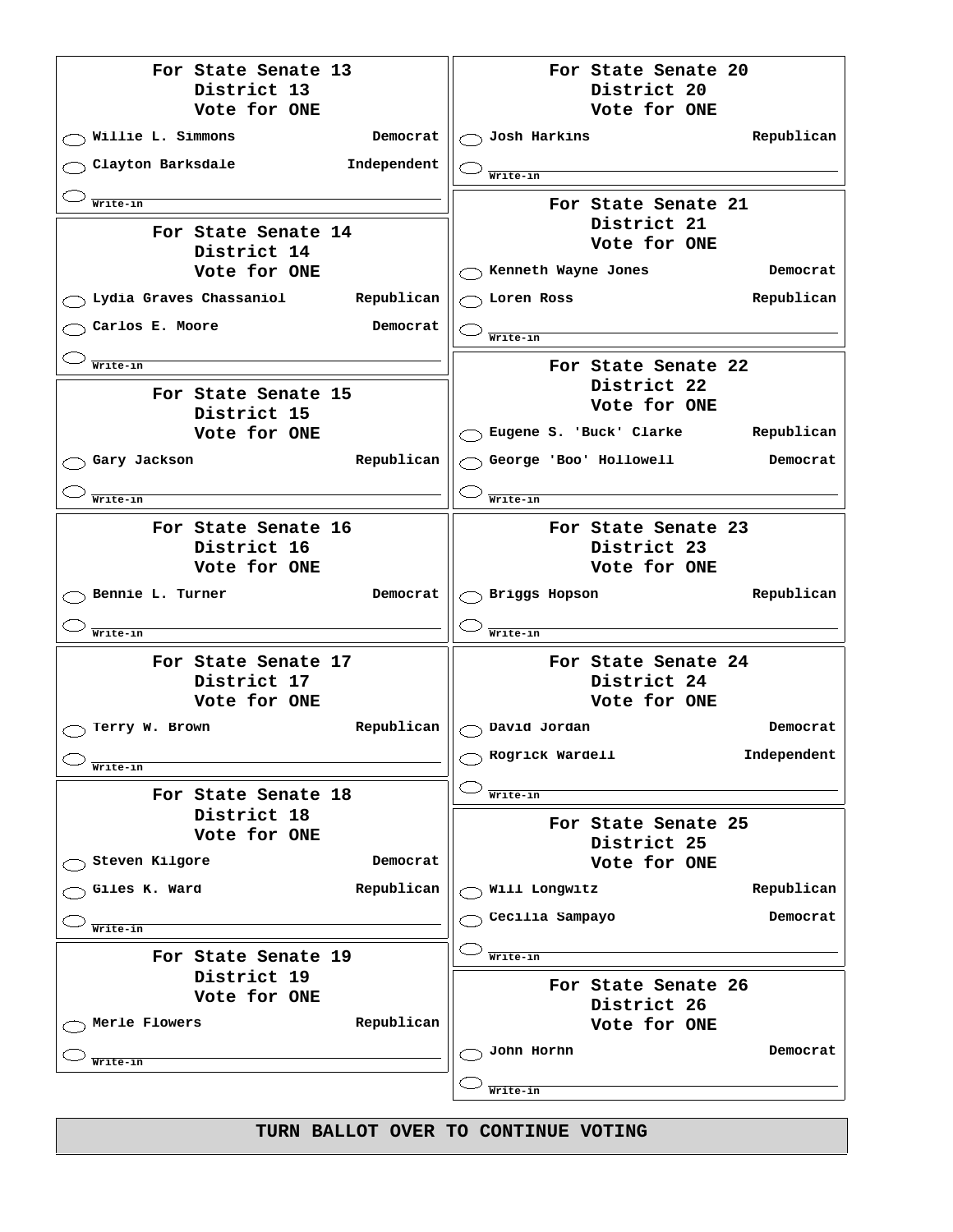**For State Senate 27 District 27 Vote for ONE Hillman Terome Frazier Democrat Write-in For State Senate 28 District 28 Vote for ONE Alice Varnado Harden Democrat Write-in For State Senate 29 District 29 Vote for ONE David Blount Democrat Steve Stanford Republican Write-in For State Senate 30 District 30 Vote for ONE** ◯ Dean Kirby **Republican Write-in For State Senate 31 District 31 Vote for ONE Terry C. Burton Republican Melvin J. Hendricks Democrat Write-in For State Senate 32 District 32 Vote for ONE Sampson Jackson, II Democrat Write-in For State Senate 33 District 33 Vote for ONE**  $\bigcirc$  Videt Carmichael **Republican Write-in For State Senate 34 District 34 Vote for ONE Gary Blakeney Republican Haskins Montgomery Democrat Write-in For State Senate 35 District 35 Vote for ONE Perry E. Lee Republican Write-in For State Senate 36 District 36 Vote for ONE Albert Butler Democrat Write-in For State Senate 37 District 37 Vote for ONE Bob M. Dearing Democrat Melanie Sojourner Republican Write-in For State Senate 38 District 38 Vote for ONE Kelvin E. Butler Democrat Write-in For State Senate 39 District 39 Vote for ONE** ◯ Sally Doty **Republican W.L. Rayborn Democrat Write-in For State Senate 40 District 40 Vote for ONE Angela Burks Hill Republican Write-in**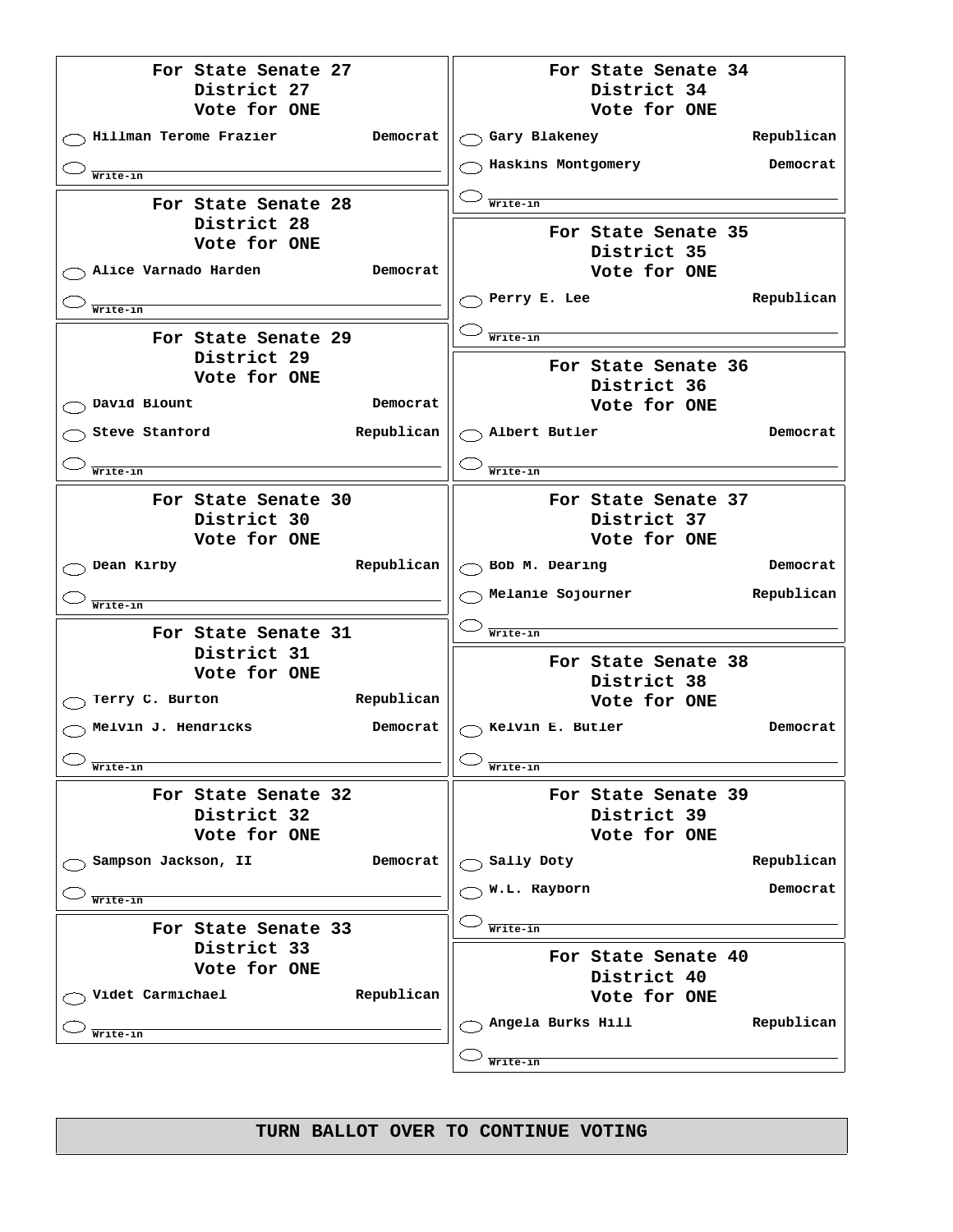**For State Senate 41 District 41 Vote for ONE**  $\bigcirc$  Joey Fillingane **Republican**  $\big|$ **Write-in For State Senate 42 District 42 Vote for ONE Chris McDaniel Republican Write-in For State Senate 43 District 43 Vote for ONE Phillip Gandy Republican James Vardaman Walley Democrat James Perry Snyder Independent Write-in For State Senate 44 District 44 Vote for ONE**  $\bigcirc$  John A. Polk **Republican**  $\big\|$ **Lajena Williams Reform Write-in For State Senate 45 District 45 Vote for ONE Billy Hudson Republican Write-in For State Senate 46 District 46 Vote for ONE Joe Bye Democrat Philip Moran Republican James K. 'Ken' Overstreet Constitution Write-in For State Senate 47 District 47 Vote for ONE Tony Smith Republican Write-in For State Senate 48 District 48 Vote for ONE Deborah J. Dawkins Democrat Ashley Skellie Republican Write-in For State Senate 49 District 49 Vote for ONE** ◯ Sean Tindell **Republican Jason Vitosky Independent Write-in For State Senate 50 District 50 Vote for ONE Thomas A. 'Tommy' Gollott Republican Travis Burke Independent Write-in For State Senate 51 District 51 Vote for ONE Michael D. Watson, Jr. Republican Write-in For State Senate 52 District 52 Vote for ONE Brice Wiggins Republican Write-in For State House Of Rep 01 District 01 Vote for ONE Lester E. 'Bubba' Carpenter Republican Thomas K. McCarley Democrat Write-in**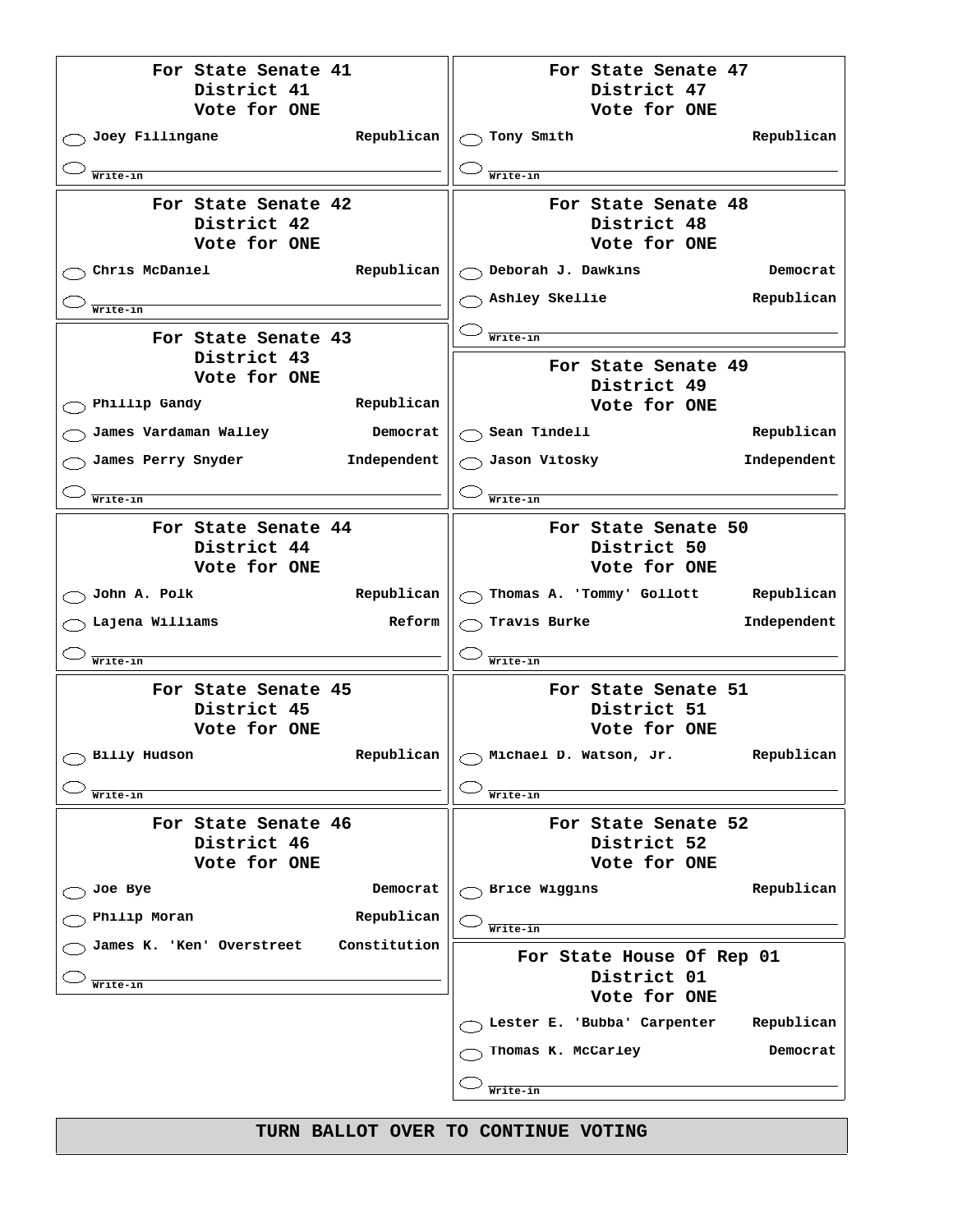| For State House Of Rep 02                      | For State House Of Rep 09                |
|------------------------------------------------|------------------------------------------|
| District 02<br>Vote for ONE                    | District 09<br>Vote for ONE              |
| Nick Bain<br>Democrat                          | Clara Henderson Burnett<br>Democrat      |
| A.L. 'Chip' Wood, III<br>Republican            | Write-in                                 |
|                                                |                                          |
| Write-in                                       | For State House Of Rep 10<br>District 10 |
| For State House Of Rep 03                      | Vote for ONE                             |
| District 03<br>Vote for ONE                    | Greg Hodges<br>Democrat                  |
| William Tracy Arnold<br>Republican             | Republican<br>Nolan Mettetal             |
| Tommy Dexter Cadle<br>Democrat                 |                                          |
|                                                | Write-in                                 |
| Write-in                                       | For State House Of Rep 11                |
| For State House Of Rep 04                      | District 11                              |
| District 04                                    | Vote for ONE                             |
| Vote for ONE                                   | Joe C. Gardner<br>Democrat               |
| James E. 'Jimmy' Benefield<br>Republican       | Write-in                                 |
| Joseph F. 'Jody' Steverson<br>Democrat         | For State House Of Rep 12                |
|                                                | District 12                              |
| Write-in                                       | Vote for ONE                             |
| For State House Of Rep 05                      | Brad Mayo<br>Republican                  |
| District 05<br>Vote for ONE                    | Hollaman 'Holly' Raney<br>Democrat       |
| Kelvin O. Buck<br>Democrat                     |                                          |
|                                                | Write-in                                 |
| Write-in                                       | For State House Of Rep 13                |
| For State House Of Rep 06                      | District 13                              |
| District 06                                    | Vote for ONE                             |
| Vote for ONE                                   | Billy B. Gray<br>Democrat                |
| Eugene Forrest Hamilton<br>Republican          | Republican<br>Steve E. Massengill        |
| Libertarian<br>Harold M. Taylor                | Write-in                                 |
| Write-in                                       | For State House Of Rep 14                |
| For State House Of Rep 07                      | District 14                              |
| District 07                                    | Vote for ONE                             |
| Vote for ONE                                   | Margaret Ellis Rogers<br>Republican      |
| Wanda Jennings<br>Republican                   | Write-in                                 |
| Write-in                                       | For State House Of Rep 15                |
|                                                | District 15                              |
| For State House Of Rep 08<br>District 08       | Vote for ONE                             |
| Vote for ONE                                   | Mac Huddleston<br>Republican             |
| John Thomas 'Trey' Lamar,<br>Republican<br>III | Write-in                                 |
| Write-in                                       |                                          |
|                                                | TURN BALLOT OVER TO CONTINUE VOTING      |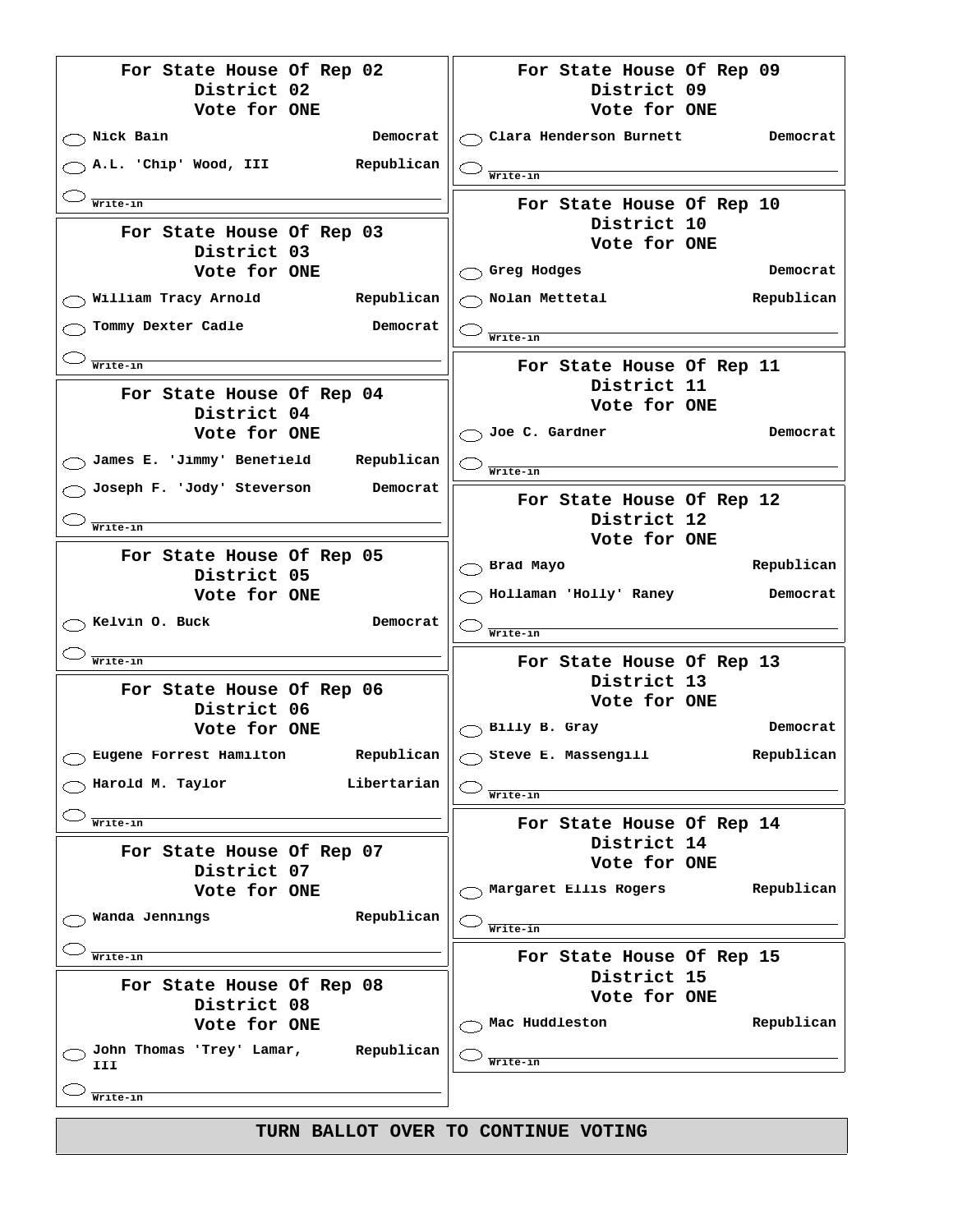| For State House Of Rep 16<br>District 16                     | For State House Of Rep 23<br>District 23                     |
|--------------------------------------------------------------|--------------------------------------------------------------|
| Vote for ONE<br>Ben G. 'Buddy' Coggin, III Republican        | Vote for ONE<br>$\bigcirc$ Charles Jim Beckett<br>Republican |
| Steve Holland<br>Democrat                                    | $_{\circ}$ Steve Whitten<br>Democrat                         |
|                                                              |                                                              |
| Write-in                                                     | Write-in                                                     |
| For State House Of Rep 17<br>District 17<br>Vote for ONE     | For State House Of Rep 24<br>District 24<br>Vote for ONE     |
| Brian Aldridge<br>Republican                                 | $\bigcirc$ Sidney W. Bondurant<br>Republican                 |
| Write-in                                                     | Kevin Horan<br>Democrat                                      |
| For State House Of Rep 18                                    | Write-in                                                     |
| District 18<br>Vote for ONE<br>Republican<br>Jerry R. Turner | For State House Of Rep 25<br>District 25<br>Vote for ONE     |
| Write-in                                                     | W.E. 'Gene' Alday<br>Republican                              |
| For State House Of Rep 19                                    | John Mayo<br>Democrat                                        |
| District 19                                                  | Write-in                                                     |
| Vote for ONE                                                 |                                                              |
| Republican<br>Randy P. Boyd                                  | For State House Of Rep 26<br>District 26                     |
| Mark A. DuVall<br>Democrat                                   | Vote for ONE                                                 |
| Write-in                                                     | Chuck Espy<br>Democrat                                       |
| For State House Of Rep 20                                    | Write-in                                                     |
| District 20                                                  | For State House Of Rep 27                                    |
| Vote for ONE                                                 | District 27                                                  |
| Republican<br>Chris Brown                                    | Vote for ONE                                                 |
| Jimmy G. Puckett<br>Democrat                                 | R. Dewayne Gill<br>Republican                                |
| Write-in                                                     | Ferr Smith<br>Democrat                                       |
| For State House Of Rep 21                                    | Write-in                                                     |
| District 21                                                  | For State House Of Rep 28                                    |
| Vote for ONE                                                 | District 28                                                  |
| Donnie Bell<br>Democrat                                      | Vote for ONE                                                 |
| Deborah Tierce<br>Republican                                 | David Dallas<br>Democrat                                     |
| Write-in                                                     | Republican<br>Tommy Taylor                                   |
| For State House Of Rep 22<br>District 22<br>Vote for ONE     | Write-in                                                     |
| Preston E. Sullivan<br>Democrat                              |                                                              |
| Write-in                                                     |                                                              |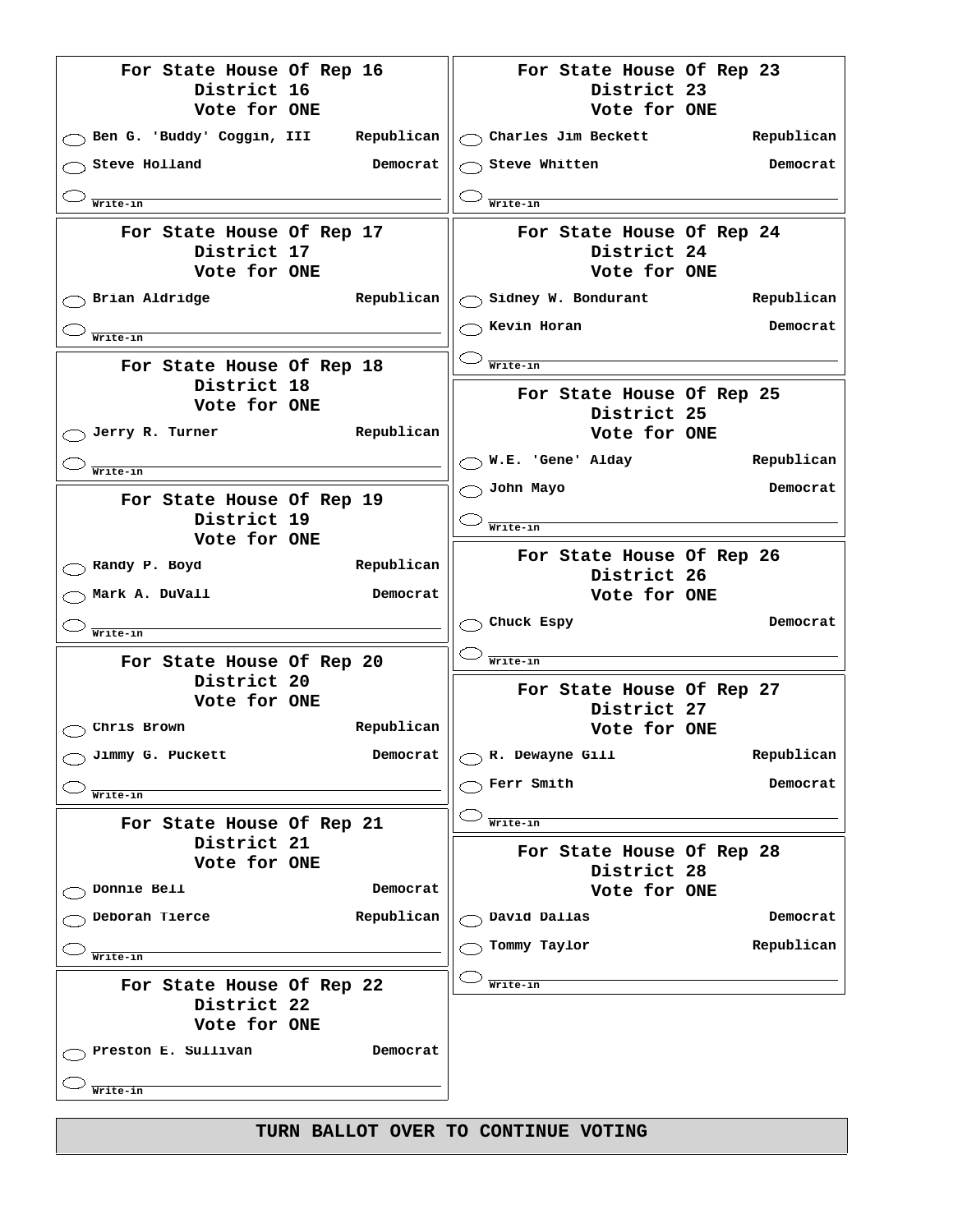| For State House Of Rep 29<br>District 29<br>Vote for ONE | For State House Of Rep 36<br>District 36<br>Vote for ONE |
|----------------------------------------------------------|----------------------------------------------------------|
| Linda F. Coleman<br>Democrat                             | David Gibbs<br>Democrat                                  |
| Write-in                                                 | Write-in                                                 |
| For State House Of Rep 30<br>District 30<br>Vote for ONE | For State House Of Rep 37<br>District 37<br>Vote for ONE |
| Robert E. Huddleston<br>Democrat                         | Gary A. Chism<br>Republican                              |
| Write-in                                                 | Write-in                                                 |
| For State House Of Rep 31<br>District 31<br>Vote for ONE | For State House Of Rep 38<br>District 38<br>Vote for ONE |
| Sara Richardson Thomas<br>Democrat                       | Tyrone Ellis<br>Democrat                                 |
|                                                          |                                                          |
| Write-in                                                 | Write-in                                                 |
| For State House Of Rep 32<br>District 32<br>Vote for ONE | For State House Of Rep 39<br>District 39<br>Vote for ONE |
| Willie J. Perkins, Sr.<br>Democrat                       | Jeffrey C. 'Jeff' Smith<br>Republican                    |
| Independent<br>Troy D. Brown, Sr.                        | Write-in                                                 |
|                                                          |                                                          |
| Write-in                                                 |                                                          |
|                                                          | For State House Of Rep 40                                |
| For State House Of Rep 33                                | District 40<br>Vote for ONE                              |
| District 33                                              |                                                          |
| Vote for ONE                                             | $\supset$ Shirley Aguilera-Logan<br>Democrat             |
| Jerrerico Chambers<br>Republican                         | Republican<br>Pat Nelson                                 |
| Thomas U. 'Tommy' Reynolds<br>Democrat                   | Write-in                                                 |
| Libertarian<br>$\supset$ Sean T. Holmes                  |                                                          |
|                                                          | For State House Of Rep 41                                |
| Write-in                                                 | District 41<br>Vote for ONE                              |
| For State House Of Rep 34                                |                                                          |
| District 34                                              | Esther M. Harrison<br>Democrat                           |
| Vote for ONE                                             | Write-in                                                 |
| Linda Whittington<br>Democrat                            |                                                          |
|                                                          | For State House Of Rep 42                                |
| Write-in                                                 | District 42<br>Vote for ONE                              |
| For State House Of Rep 35                                |                                                          |
| District 35                                              | Reecy L. Dickson<br>Democrat                             |
| Vote for ONE                                             | Roy O. VanDevender<br>Independent                        |
| Republican<br>Joey Hood                                  |                                                          |
| Jan R. 'Jay' Butler, Jr.<br>Libertarian                  | Write-in                                                 |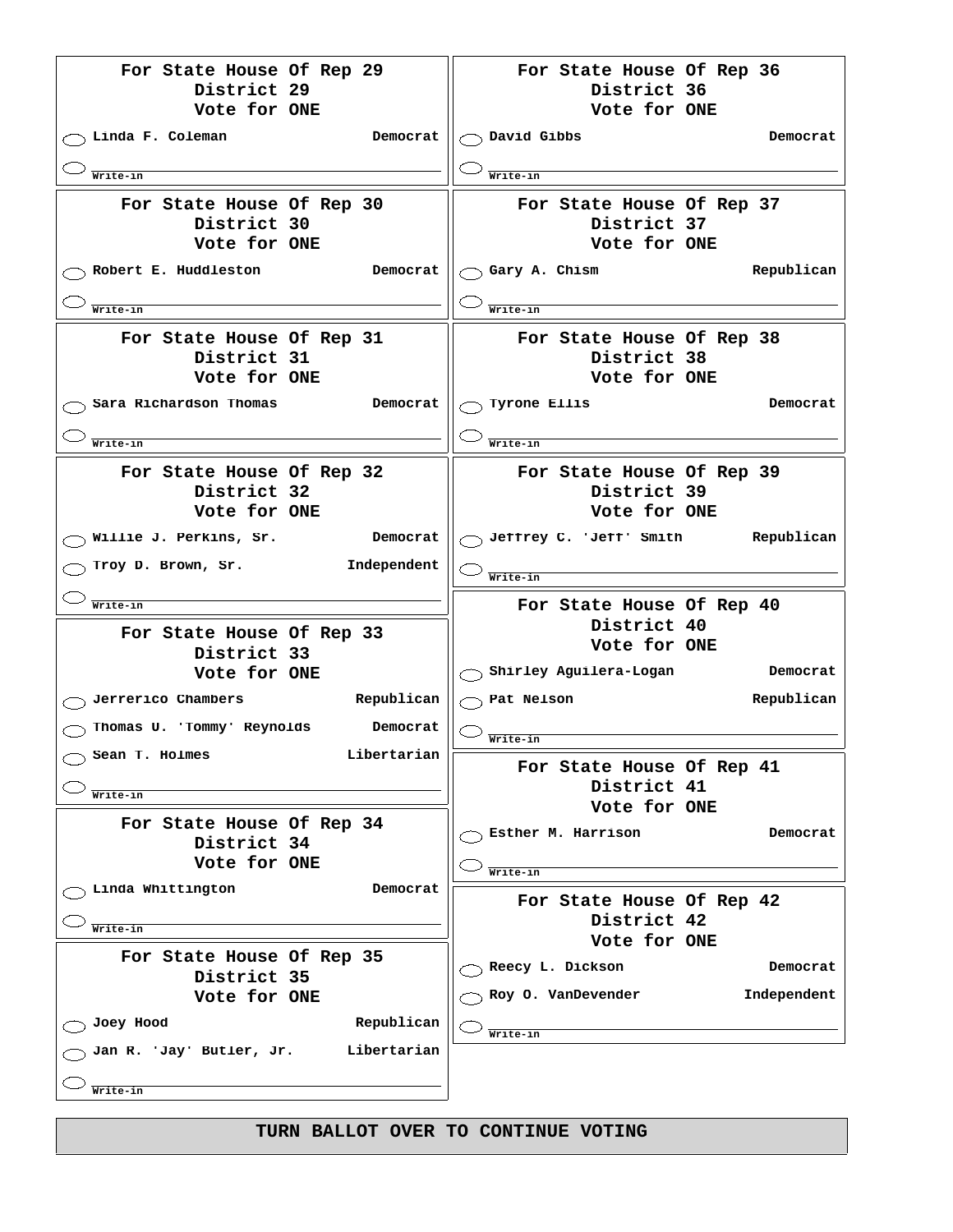**For State House Of Rep 43 District 43 Vote for ONE Michael T. Evans Democrat Russ C. Nowell Republican Write-in For State House Of Rep 44 District 44 Vote for ONE C. Scott Bounds Republican Write-in For State House Of Rep 45 District 45 Vote for ONE Bennett Malone Democrat Jay W. Mathis Republican Write-in For State House Of Rep 46 District 46 Vote for ONE Bobby B. Howell Republican Write-in For State House Of Rep 47 District 47 Vote for ONE Bryant W. Clark Democrat Write-in For State House Of Rep 48 District 48 Vote for ONE Jason M. White Democrat Write-in For State House Of Rep 49 District 49 Vote for ONE Willie L. Bailey Democrat Write-in For State House Of Rep 50 District 50 Vote for ONE John Hines Democrat Write-in For State House Of Rep 51 District 51 Vote for ONE Rufus E. 'Pete' Straughter Democrat Write-in For State House Of Rep 52 District 52 Vote for ONE Tommy Woods Republican Write-in For State House Of Rep 53 District 53 Vote for ONE Bobby Moak Democrat Write-in For State House Of Rep 54 District 54 Vote for ONE Alex Monsour Republican Write-in For State House Of Rep 55 District 55 Vote for ONE George Flaggs, Jr. Democrat** ◯ Sam Smith **Republican Write-in For State House Of Rep 56 District 56 Vote for ONE Jim Culberson Democrat** ◯ Philip Gunn **Republican Write-in**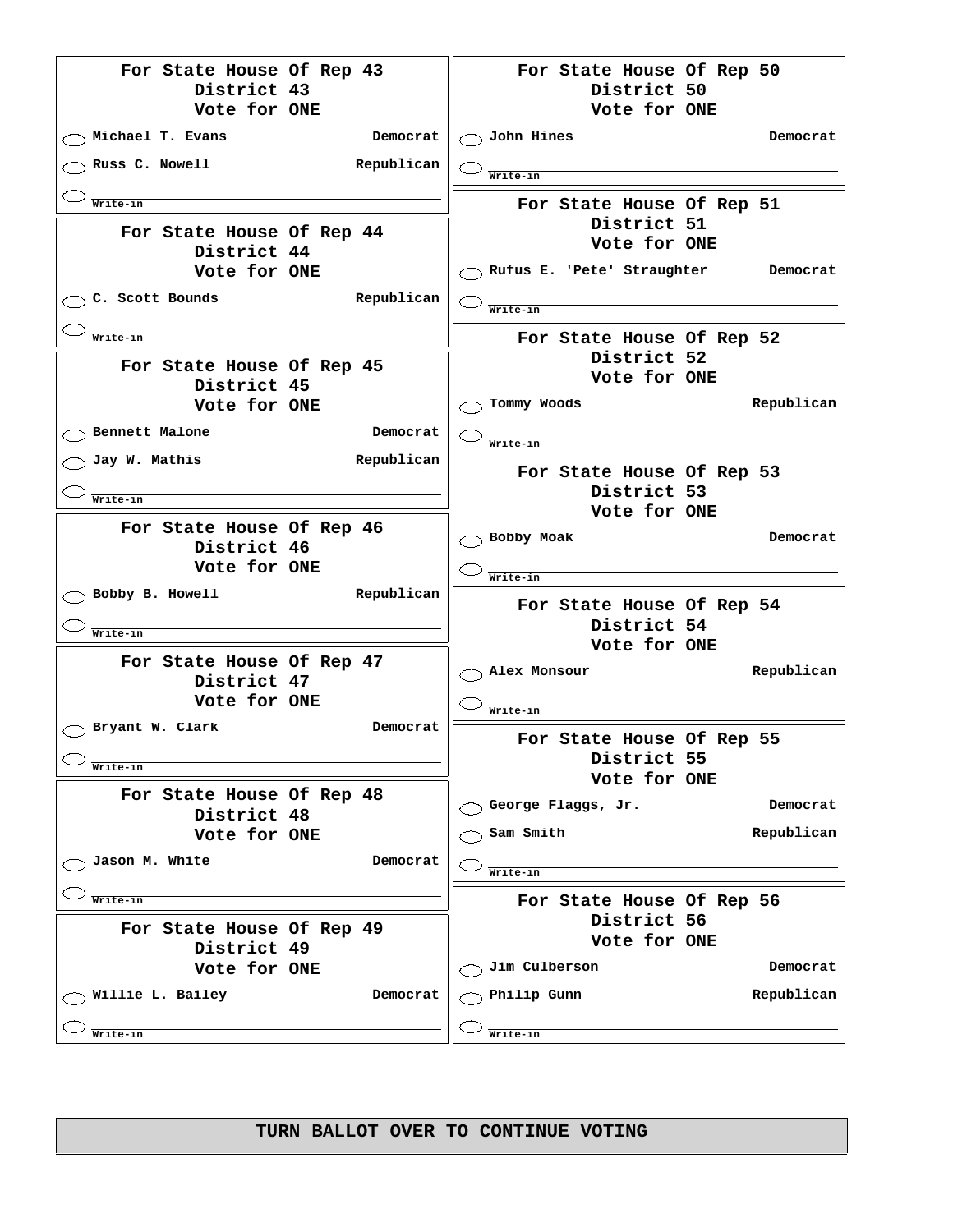**For State House Of Rep 57 District 57 Vote for ONE Edward Blackmon, Jr. Democrat Write-in For State House Of Rep 58 District 58 Vote for ONE Rita Martinson Republican Write-in For State House Of Rep 59 District 59 Vote for ONE** ◯ Kevin McGee **Republican Write-in For State House Of Rep 60 District 60 Vote for ONE John L. Moore Republican Write-in For State House Of Rep 61 District 61 Vote for ONE Ray Rogers Republican Write-in For State House Of Rep 62 District 62 Vote for ONE Tom Weathersby Republican Write-in For State House Of Rep 63 District 63 Vote for ONE Deborah Butler Dixon Democrat Write-in For State House Of Rep 64 District 64 Vote for ONE Dorsey R. Carson, Jr. Democrat** ◯ Bill Denny **Republican Write-in For State House Of Rep 65 District 65 Vote for ONE Mary H. Coleman Democrat Write-in For State House Of Rep 66 District 66 Vote for ONE Cecil Brown Democrat Write-in For State House Of Rep 67 District 67 Vote for ONE Earle S. Banks Democrat Write-in For State House Of Rep 68 District 68 Vote for ONE Credell Calhoun Democrat Write-in For State House Of Rep 69 District 69 Vote for ONE Alyce Griffin Clarke Democrat Write-in For State House Of Rep 70 District 70 Vote for ONE James 'Jim' Evans Democrat Write-in**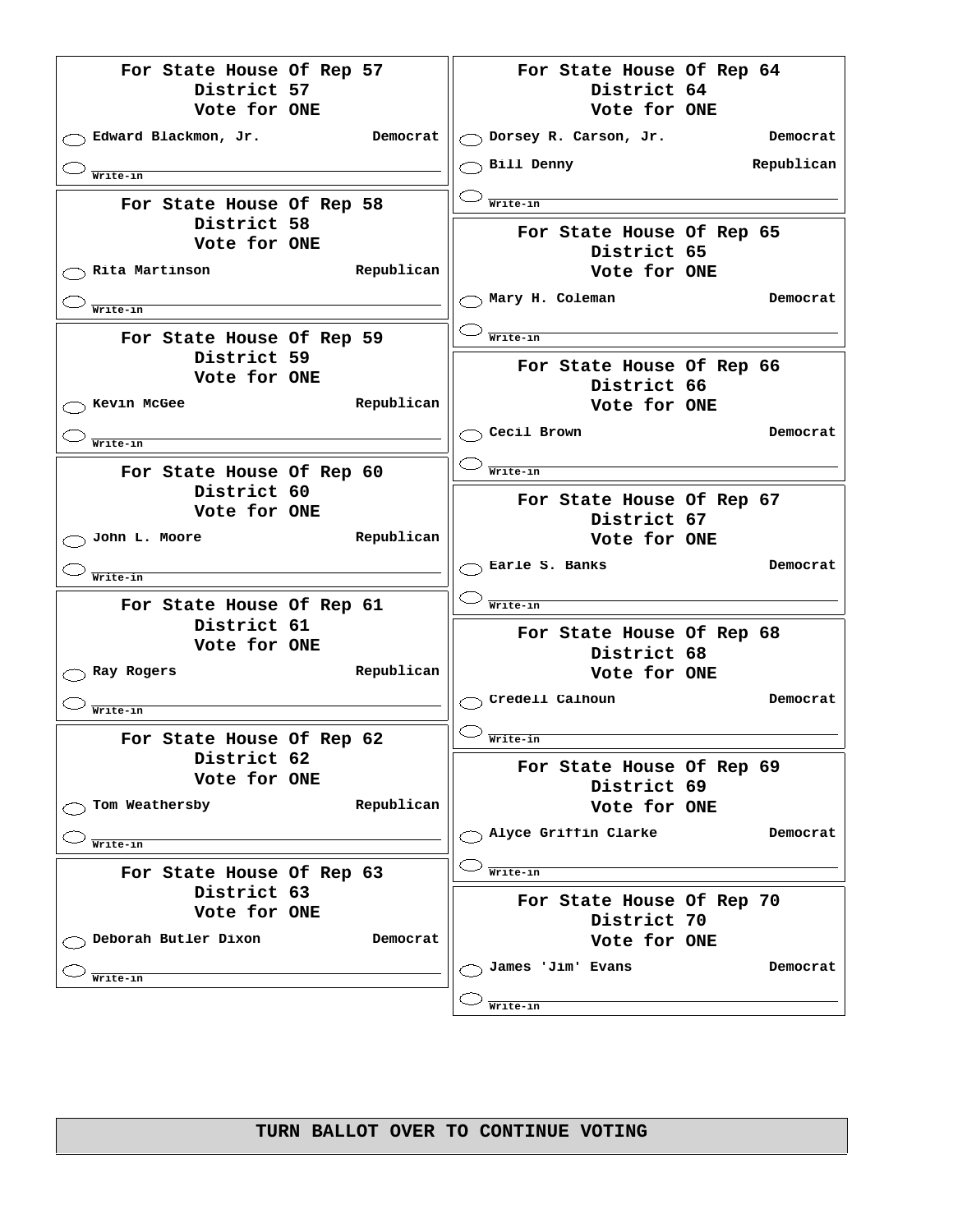| For State House Of Rep 71<br>District 71<br>Vote for ONE   | For State House Of Rep 78<br>District 78<br>Vote for ONE |
|------------------------------------------------------------|----------------------------------------------------------|
| Adrienne Wooten<br>Democrat                                | $\gamma$ Randy Rushing<br>Republican                     |
| Write-in                                                   | Write-in                                                 |
| For State House Of Rep 72<br>District 72<br>Vote for ONE   | For State House Of Rep 79<br>District 79<br>Vote for ONE |
| Kimberly Campbell<br>Democrat                              | $\backslash$ Blaine 'Bo' Eaton<br>Democrat               |
| Write-in                                                   | Ron Swindall<br>Republican                               |
| For State House Of Rep 73                                  | Write-in                                                 |
| District 73<br>Vote for ONE<br>Jim Ellington<br>Republican | For State House Of Rep 80<br>District 80<br>Vote for ONE |
| Brad Oberhousen<br>Democrat                                | Omeria McDonald Scott<br>Democrat                        |
| Write-in                                                   | Write-in                                                 |
| For State House Of Rep 74                                  | For State House Of Rep 81                                |
| District 74                                                | District 81                                              |
| Vote for ONE<br>Republican                                 | Vote for ONE<br>Republican                               |
| Mark Baker                                                 | $\gamma$ Stephen A. 'Steve' Horne                        |
| Write-in                                                   | Write-in                                                 |
| For State House Of Rep 75<br>District 75                   | For State House Of Rep 82<br>District 82                 |
| Vote for ONE                                               | Vote for ONE                                             |
| Tom Miles<br>Democrat                                      | Charles Young, Jr.<br>Democrat                           |
| Republican<br>Brenda Whatley-Kirby                         | Write-in                                                 |
| Write-in                                                   | For State House Of Rep 83                                |
| For State House Of Rep 76<br>District 76                   | District 83<br>Vote for ONE                              |
| Vote for ONE                                               | Gary D. Houston<br>Democrat                              |
| Greg Holloway<br>Democrat                                  | Greg Snowden<br>Republican                               |
| Write-in                                                   | Samuel 'Sam' Thompson<br>Independent                     |
| For State House Of Rep 77                                  | Write-in                                                 |
| District 77<br>Vote for ONE                                | For State House Of Rep 84                                |
| Republican<br>Andy Gipson                                  | District 84<br>Vote for ONE                              |
|                                                            | William G. Lee<br>Democrat                               |
| Write-in                                                   | William E. Shirley, Jr.<br>Republican                    |
|                                                            |                                                          |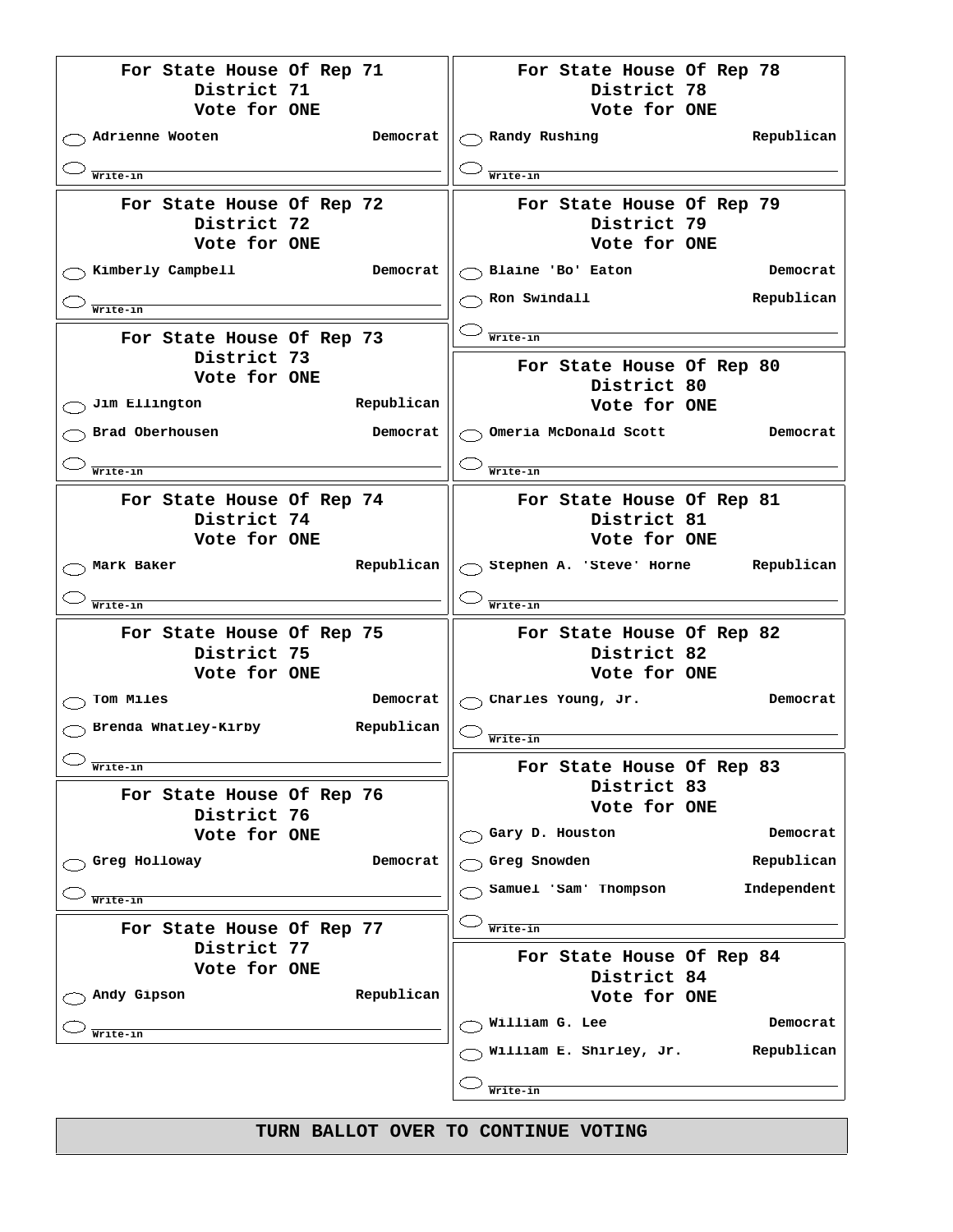| $\bigcirc$ Cindy Shivers Bryan<br>America 'Chuck' Middleton<br>Democrat<br>$\land$ Bob Evans<br>Write-in<br>For State House Of Rep 86<br>Write-in<br>District 86<br>For State House Of Rep 92<br>Vote for ONE<br>District 92<br>Sherra Hillman Lane<br>Democrat<br>Vote for ONE<br>Republican<br>Mark Purvis<br>Becky Currie<br>Ken Dale Sullivan<br>Write-in<br>Write-in<br>For State House Of Rep 87<br>District 87<br>For State House Of Rep 93<br>Vote for ONE<br>District 93<br>Daniel Kilpatrick<br><b>Example 21 Republican</b><br>Vote for ONE<br>Johnny W. Stringer<br>Democrat<br>Dirk D. Dedeaux<br>John 'Timmy' Ladner<br>Write-in<br>Write-in<br>For State House Of Rep 88<br>District 88<br>For State House Of Rep 94<br>Vote for ONE<br>District 94<br>Jonathan L. Hodge<br>Democrat<br>Vote for ONE<br>Republican<br>Gary V. Staples<br>Robert L. Johnson, III<br>Donald D. Holifield<br>Independent<br>Write-in<br>For State House Of Rep 95<br>Write-in<br>District 95<br>For State House Of Rep 89<br>Vote for ONE<br>District 89<br>Jessica Sibley Upshaw<br>Republican<br><b>Vote for ONE</b><br>Bobby Shows<br>Republican<br>Write-in<br>Jerdon L. Welborn<br>Democrat<br>For State House Of Rep 96<br>District 96<br>Write-in<br>Vote for ONE<br>For State House Of Rep 90<br>Angela Cockerham<br>District 90<br>Vote for ONE<br>Write-in<br>Joe 'J. L.' Warren<br>Democrat<br>For State House Of Rep 97<br>District 97<br>Write-in | For State House Of Rep 85<br>District 85<br>Vote for ONE | For State House Of Rep 91<br>District 91<br>Vote for ONE |
|------------------------------------------------------------------------------------------------------------------------------------------------------------------------------------------------------------------------------------------------------------------------------------------------------------------------------------------------------------------------------------------------------------------------------------------------------------------------------------------------------------------------------------------------------------------------------------------------------------------------------------------------------------------------------------------------------------------------------------------------------------------------------------------------------------------------------------------------------------------------------------------------------------------------------------------------------------------------------------------------------------------------------------------------------------------------------------------------------------------------------------------------------------------------------------------------------------------------------------------------------------------------------------------------------------------------------------------------------------------------------------------------------------------------------------------------------------|----------------------------------------------------------|----------------------------------------------------------|
|                                                                                                                                                                                                                                                                                                                                                                                                                                                                                                                                                                                                                                                                                                                                                                                                                                                                                                                                                                                                                                                                                                                                                                                                                                                                                                                                                                                                                                                            |                                                          | Republican                                               |
|                                                                                                                                                                                                                                                                                                                                                                                                                                                                                                                                                                                                                                                                                                                                                                                                                                                                                                                                                                                                                                                                                                                                                                                                                                                                                                                                                                                                                                                            |                                                          | Democrat                                                 |
|                                                                                                                                                                                                                                                                                                                                                                                                                                                                                                                                                                                                                                                                                                                                                                                                                                                                                                                                                                                                                                                                                                                                                                                                                                                                                                                                                                                                                                                            |                                                          |                                                          |
|                                                                                                                                                                                                                                                                                                                                                                                                                                                                                                                                                                                                                                                                                                                                                                                                                                                                                                                                                                                                                                                                                                                                                                                                                                                                                                                                                                                                                                                            |                                                          |                                                          |
|                                                                                                                                                                                                                                                                                                                                                                                                                                                                                                                                                                                                                                                                                                                                                                                                                                                                                                                                                                                                                                                                                                                                                                                                                                                                                                                                                                                                                                                            |                                                          | Republican                                               |
|                                                                                                                                                                                                                                                                                                                                                                                                                                                                                                                                                                                                                                                                                                                                                                                                                                                                                                                                                                                                                                                                                                                                                                                                                                                                                                                                                                                                                                                            |                                                          | Democrat                                                 |
|                                                                                                                                                                                                                                                                                                                                                                                                                                                                                                                                                                                                                                                                                                                                                                                                                                                                                                                                                                                                                                                                                                                                                                                                                                                                                                                                                                                                                                                            |                                                          |                                                          |
|                                                                                                                                                                                                                                                                                                                                                                                                                                                                                                                                                                                                                                                                                                                                                                                                                                                                                                                                                                                                                                                                                                                                                                                                                                                                                                                                                                                                                                                            |                                                          |                                                          |
|                                                                                                                                                                                                                                                                                                                                                                                                                                                                                                                                                                                                                                                                                                                                                                                                                                                                                                                                                                                                                                                                                                                                                                                                                                                                                                                                                                                                                                                            |                                                          |                                                          |
|                                                                                                                                                                                                                                                                                                                                                                                                                                                                                                                                                                                                                                                                                                                                                                                                                                                                                                                                                                                                                                                                                                                                                                                                                                                                                                                                                                                                                                                            |                                                          | Democrat                                                 |
|                                                                                                                                                                                                                                                                                                                                                                                                                                                                                                                                                                                                                                                                                                                                                                                                                                                                                                                                                                                                                                                                                                                                                                                                                                                                                                                                                                                                                                                            |                                                          | Republican                                               |
|                                                                                                                                                                                                                                                                                                                                                                                                                                                                                                                                                                                                                                                                                                                                                                                                                                                                                                                                                                                                                                                                                                                                                                                                                                                                                                                                                                                                                                                            |                                                          |                                                          |
|                                                                                                                                                                                                                                                                                                                                                                                                                                                                                                                                                                                                                                                                                                                                                                                                                                                                                                                                                                                                                                                                                                                                                                                                                                                                                                                                                                                                                                                            |                                                          |                                                          |
|                                                                                                                                                                                                                                                                                                                                                                                                                                                                                                                                                                                                                                                                                                                                                                                                                                                                                                                                                                                                                                                                                                                                                                                                                                                                                                                                                                                                                                                            |                                                          |                                                          |
|                                                                                                                                                                                                                                                                                                                                                                                                                                                                                                                                                                                                                                                                                                                                                                                                                                                                                                                                                                                                                                                                                                                                                                                                                                                                                                                                                                                                                                                            |                                                          | Democrat                                                 |
|                                                                                                                                                                                                                                                                                                                                                                                                                                                                                                                                                                                                                                                                                                                                                                                                                                                                                                                                                                                                                                                                                                                                                                                                                                                                                                                                                                                                                                                            |                                                          |                                                          |
|                                                                                                                                                                                                                                                                                                                                                                                                                                                                                                                                                                                                                                                                                                                                                                                                                                                                                                                                                                                                                                                                                                                                                                                                                                                                                                                                                                                                                                                            |                                                          |                                                          |
|                                                                                                                                                                                                                                                                                                                                                                                                                                                                                                                                                                                                                                                                                                                                                                                                                                                                                                                                                                                                                                                                                                                                                                                                                                                                                                                                                                                                                                                            |                                                          |                                                          |
|                                                                                                                                                                                                                                                                                                                                                                                                                                                                                                                                                                                                                                                                                                                                                                                                                                                                                                                                                                                                                                                                                                                                                                                                                                                                                                                                                                                                                                                            |                                                          |                                                          |
|                                                                                                                                                                                                                                                                                                                                                                                                                                                                                                                                                                                                                                                                                                                                                                                                                                                                                                                                                                                                                                                                                                                                                                                                                                                                                                                                                                                                                                                            |                                                          |                                                          |
|                                                                                                                                                                                                                                                                                                                                                                                                                                                                                                                                                                                                                                                                                                                                                                                                                                                                                                                                                                                                                                                                                                                                                                                                                                                                                                                                                                                                                                                            |                                                          |                                                          |
|                                                                                                                                                                                                                                                                                                                                                                                                                                                                                                                                                                                                                                                                                                                                                                                                                                                                                                                                                                                                                                                                                                                                                                                                                                                                                                                                                                                                                                                            |                                                          |                                                          |
|                                                                                                                                                                                                                                                                                                                                                                                                                                                                                                                                                                                                                                                                                                                                                                                                                                                                                                                                                                                                                                                                                                                                                                                                                                                                                                                                                                                                                                                            |                                                          |                                                          |
|                                                                                                                                                                                                                                                                                                                                                                                                                                                                                                                                                                                                                                                                                                                                                                                                                                                                                                                                                                                                                                                                                                                                                                                                                                                                                                                                                                                                                                                            |                                                          | Democrat                                                 |
|                                                                                                                                                                                                                                                                                                                                                                                                                                                                                                                                                                                                                                                                                                                                                                                                                                                                                                                                                                                                                                                                                                                                                                                                                                                                                                                                                                                                                                                            |                                                          |                                                          |
|                                                                                                                                                                                                                                                                                                                                                                                                                                                                                                                                                                                                                                                                                                                                                                                                                                                                                                                                                                                                                                                                                                                                                                                                                                                                                                                                                                                                                                                            |                                                          |                                                          |
|                                                                                                                                                                                                                                                                                                                                                                                                                                                                                                                                                                                                                                                                                                                                                                                                                                                                                                                                                                                                                                                                                                                                                                                                                                                                                                                                                                                                                                                            |                                                          |                                                          |
|                                                                                                                                                                                                                                                                                                                                                                                                                                                                                                                                                                                                                                                                                                                                                                                                                                                                                                                                                                                                                                                                                                                                                                                                                                                                                                                                                                                                                                                            |                                                          | Vote for ONE                                             |
| Sam C. Mims, V                                                                                                                                                                                                                                                                                                                                                                                                                                                                                                                                                                                                                                                                                                                                                                                                                                                                                                                                                                                                                                                                                                                                                                                                                                                                                                                                                                                                                                             |                                                          | Republican                                               |
| Write-in                                                                                                                                                                                                                                                                                                                                                                                                                                                                                                                                                                                                                                                                                                                                                                                                                                                                                                                                                                                                                                                                                                                                                                                                                                                                                                                                                                                                                                                   |                                                          |                                                          |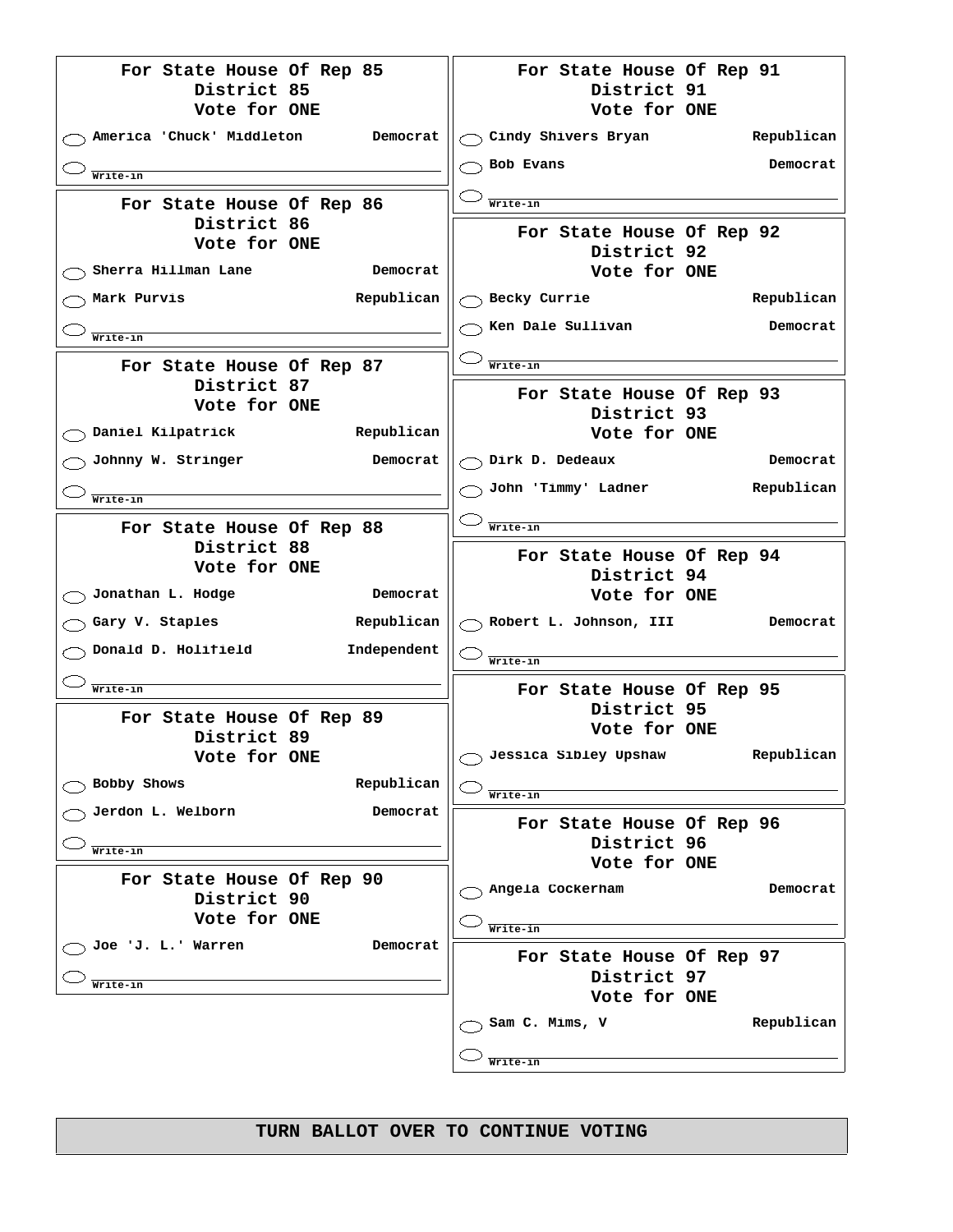| For State House Of Rep 98<br>District 98                   |            | For State House Of Rep 105<br>District 105                 |             |
|------------------------------------------------------------|------------|------------------------------------------------------------|-------------|
| Vote for ONE                                               |            | Vote for ONE                                               |             |
| David W. Myers                                             | Democrat   | $\bigcap$ Dennis L. DeBar, Jr.                             | Republican  |
| Write-in                                                   |            | Dale Mitchell Kimble                                       | Democrat    |
| For State House Of Rep 99<br>District 99<br>Vote for ONE   |            | Latricia Ann Cornelson<br>Write-in                         | Independent |
| Bill Pigott<br>Write-in                                    | Republican | For State House Of Rep 106<br>District 106<br>Vote for ONE |             |
|                                                            |            | Herb Frierson                                              | Republican  |
| For State House Of Rep 100<br>District 100<br>Vote for ONE |            | Donna Y. Knezevich                                         | Libertarian |
| Harry C. Griffith                                          | Democrat   | Write-in                                                   |             |
| Ken Morgan                                                 | Republican | For State House Of Rep 107<br>District 107<br>Vote for ONE |             |
| Write-in                                                   |            | Douglas L. Lee                                             | Democrat    |
| For State House Of Rep 101<br>District 101<br>Vote for ONE |            | Doug McLeod                                                | Republican  |
| Hank Lott                                                  | Republican | Write-in                                                   |             |
|                                                            |            |                                                            |             |
| Write-in                                                   |            | For State House Of Rep 108<br>District 108                 |             |
| For State House Of Rep 102<br>District 102<br>Vote for ONE |            | Vote for ONE<br>Mark Formby                                | Republican  |
| Toby Barker                                                | Republican | Write-in                                                   |             |
| David Cook                                                 | Democrat   | For State House Of Rep 109<br>District 109                 |             |
| Write-in                                                   |            | Vote for ONE                                               |             |
| For State House Of Rep 103<br>District 103                 |            | Manly Barton<br>Write-in                                   | Republican  |
| Vote for ONE<br>Percy W. Watson                            | Democrat   | For State House Of Rep 110<br>District 110                 |             |
| Write-in                                                   |            | Vote for ONE                                               |             |
| For State House Of Rep 104<br>District 104<br>Vote for ONE |            | Billy Broomfield<br>Write-in                               | Democrat    |
| Larry Byrd                                                 | Republican |                                                            |             |
| Randy Walker                                               | Reform     |                                                            |             |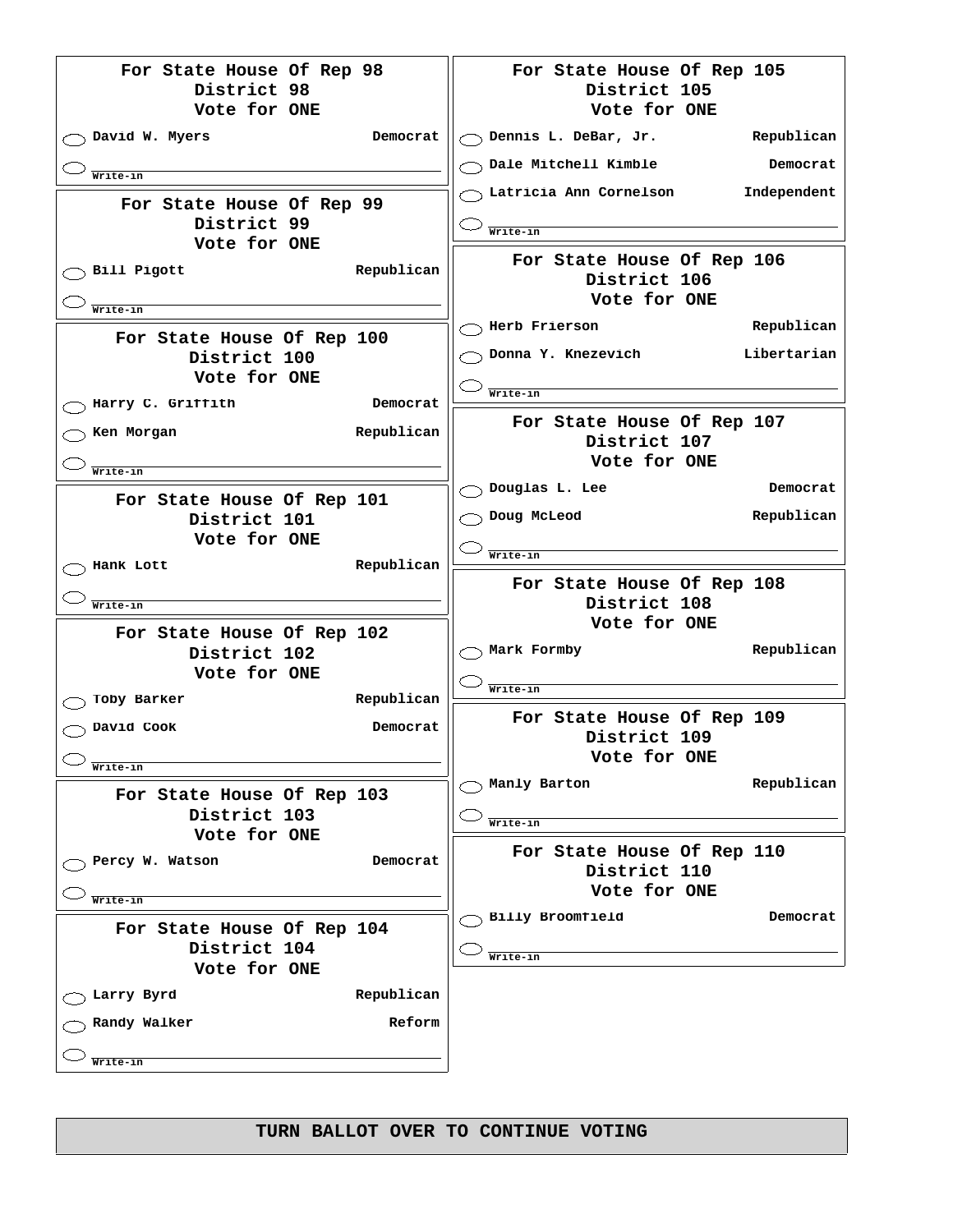| For State House Of Rep 111<br>District 111                 |            | For State House Of Rep 118<br>District 118 |            |
|------------------------------------------------------------|------------|--------------------------------------------|------------|
| Vote for ONE                                               |            | Vote for ONE                               |            |
| Charles Busby                                              | Republican | Greg Haney                                 | Republican |
| Brandon Jones                                              | Democrat   | Write-in                                   |            |
| Write-in                                                   |            | For State House Of Rep 119                 |            |
| For State House Of Rep 112                                 |            | District 119<br>Vote for ONE               |            |
| District 112<br>Vote for ONE                               |            | Sonya Williams-Barnes                      | Democrat   |
| John O. Read                                               | Republican |                                            |            |
|                                                            |            | Write-in                                   |            |
| Write-in                                                   |            | For State House Of Rep 120                 |            |
| For State House Of Rep 113                                 |            | District 120                               |            |
| District 113                                               |            | Vote for ONE                               |            |
| Vote for ONE                                               |            | Richard Bennett                            | Republican |
| Henry B. 'Hank' Zuber, III Republican                      |            | Charles A. Boggs                           | Democrat   |
| Write-in                                                   |            | Write-in                                   |            |
| For State House Of Rep 114                                 |            | For State House Of Rep 121                 |            |
| District 114                                               |            | District 121                               |            |
| Vote for ONE                                               |            | Vote for ONE                               |            |
| Jeffrey S. 'Jeff' Guice Republican                         |            | $\bigcirc$ Carolyn Crawford                | Republican |
| Write-in                                                   |            | Diane C. Peranich                          | Democrat   |
| For State House Of Rep 115                                 |            | Write-in                                   |            |
| District 115                                               |            | For State House Of Rep 122                 |            |
| Vote for ONE                                               |            | District 122                               |            |
| Randall H. Patterson                                       | Democrat   | Vote for ONE                               |            |
| Patrick Williams                                           | Republican | $\backslash$ David Baria                   | Democrat   |
| Write-in                                                   |            | Dorothy Wilcox                             | Republican |
| For State House Of Rep 116                                 |            | Write-in                                   |            |
| District 116                                               |            |                                            |            |
| Vote for ONE                                               |            |                                            |            |
| Casey Eure                                                 | Republican |                                            |            |
| Quentin Lyles                                              | Democrat   |                                            |            |
| Write-in                                                   |            |                                            |            |
| For State House Of Rep 117<br>District 117<br>Vote for ONE |            |                                            |            |
| Scott DeLano                                               | Republican |                                            |            |
| Write-in                                                   |            |                                            |            |
|                                                            |            |                                            |            |